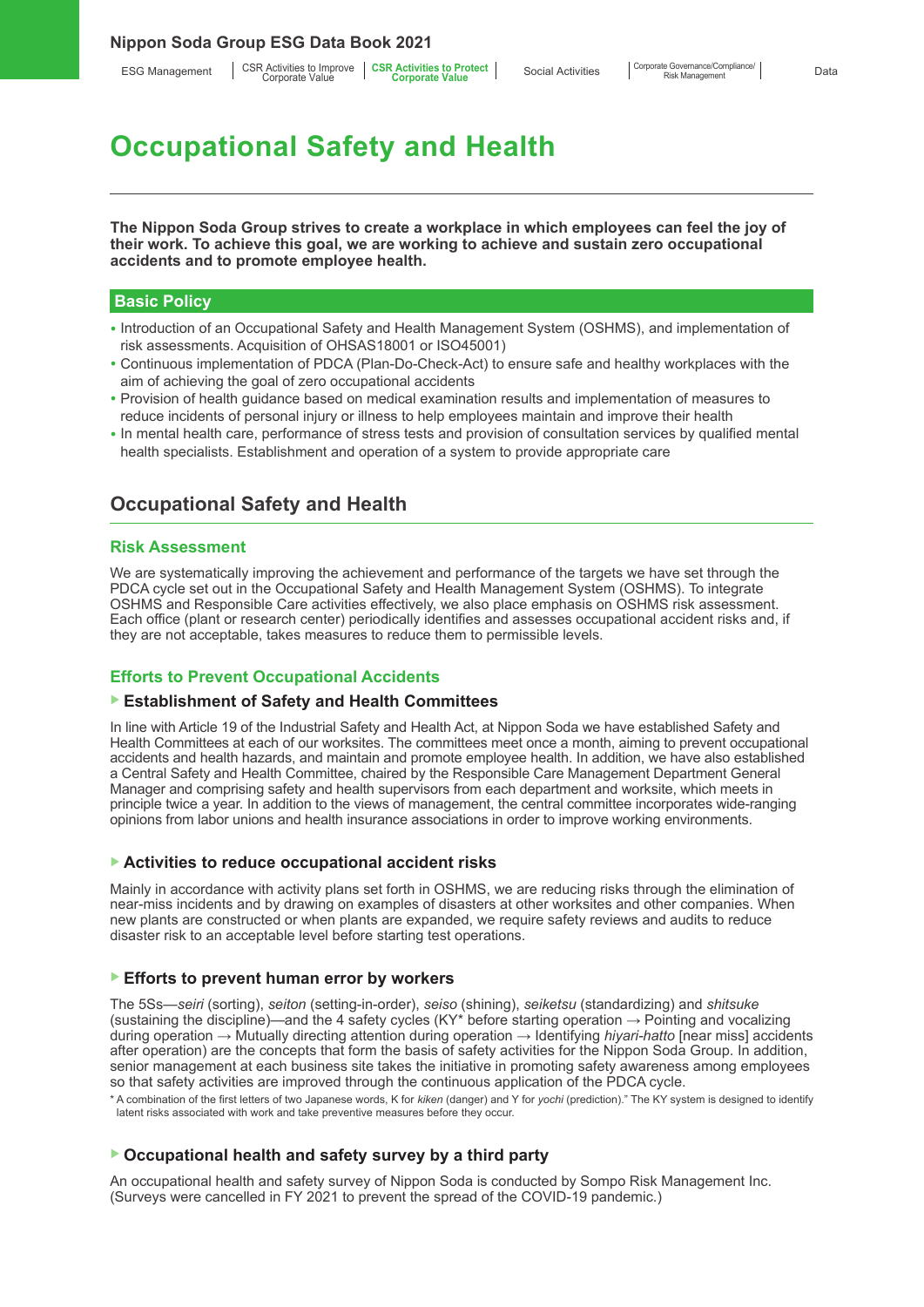# **Occupational Safety and Health**

#### **Number of consecutive days (years) without an accident resulting in absence from work, and number of accidents resulting in absence from work of employees**

| <b>Worksite</b>                                 | Number of consecutive days (years) without<br>an accident resulting in absence from work* <sup>1</sup> | <b>Number of accidents resulting</b><br>in absence from work*2 |  |
|-------------------------------------------------|--------------------------------------------------------------------------------------------------------|----------------------------------------------------------------|--|
| <b>Head Office</b>                              | 97 days (0 years)                                                                                      |                                                                |  |
| Nihongi Plant                                   | 71 days (0 years)                                                                                      |                                                                |  |
| <b>Takaoka Plant</b>                            | 48 days (0 years)                                                                                      | 2                                                              |  |
| Mizushima Plant                                 | 10,373 days (28 years)                                                                                 | $\Omega$                                                       |  |
| Chiba Plant                                     | 6,078 days (16 years)                                                                                  | $\Omega$                                                       |  |
| Odawara Research Center                         | 7,467 days (20 years)                                                                                  | $\Omega$                                                       |  |
| Chiba Research Center                           | 10,630 days (29 years)                                                                                 | $\Omega$                                                       |  |
| Aizu Plant,<br>Nisso Metallochemical Co., Ltd.  | 1,644 days $(4 \text{ years})$                                                                         | $\Omega$                                                       |  |
| Chiba Plant.<br>Nisso Metallochemical Co., Ltd. | 12,478 days (34 years)                                                                                 | $\Omega$                                                       |  |
| Koriyama Plant,<br>Nisso Fine Co., Ltd.         | 3,227 days (8 years)                                                                                   | 0                                                              |  |
| Isohara Plant.<br>Nisso Fine Co., Ltd.          | 844 days (2 years)                                                                                     | $\Omega$                                                       |  |
| Onahama Plant.<br>Nisso Fine Co., Ltd.          | $1,878$ days $(5$ years)                                                                               | $\Omega$                                                       |  |
| Shinfuji Kaseiyaku Co., Ltd.                    | 834 days (2 years)                                                                                     | 0                                                              |  |
| Nisso Shoji Co., Ltd.                           | 6,515 days (17 years)                                                                                  | 0                                                              |  |
| Sanwa Soko Co., Ltd.                            | 300 days (0 years)                                                                                     |                                                                |  |
| Sanso Unyu Co., Ltd.                            | 215 days (0 years)                                                                                     |                                                                |  |
| Nisso Engineering Co., Ltd.                     | 5,645 days (15 years)                                                                                  | $\Omega$                                                       |  |
| Nisso Kensetsu Co., Ltd.                        | 9,747 days (26 years)                                                                                  | $\Omega$                                                       |  |
| Nisso Green Co., Ltd.                           | 7,671 days (21 years)                                                                                  | $\Omega$                                                       |  |

\*1 As of 1 April 2021 \*2 The data above were collected from FY 2021 (April 2020-March 2021)

#### **Number of accidents resulting in absence from work among employees of Nippon Soda Group and affiliated companies**

|                                       | 2017/3 | 2018/3 | 2019/3 | 2020/3 | 2021/3 |
|---------------------------------------|--------|--------|--------|--------|--------|
| Nippon Soda                           |        |        |        |        |        |
| Nippon Soda's affiliated companies    |        |        |        |        |        |
| Group companies                       |        |        |        |        |        |
| Group companies' affiliated companies |        |        |        |        |        |

Note: The data above were collected from April 1 to March 31 of each year.





\* JCIA stands for Japan Chemical Industry Association. Occupational accident frequency rate: Casualties ÷ Total working hours (per million hours)

The data were collected from January 1 to December 31 of each year.

#### **Severity rate of occupational accidents**



Severity rate of occupational accidents: Working days lost ÷ Total working hours (per 1,000 hours) The data were collected from January 1 to December 31 of each year.

Number of occupational accidents within the above period that led to an employee's death (number of deceased): 0 (0) Number of occupational accidents at affiliated companies within the above period that led to an employee's death (number of deceased): 0 (0)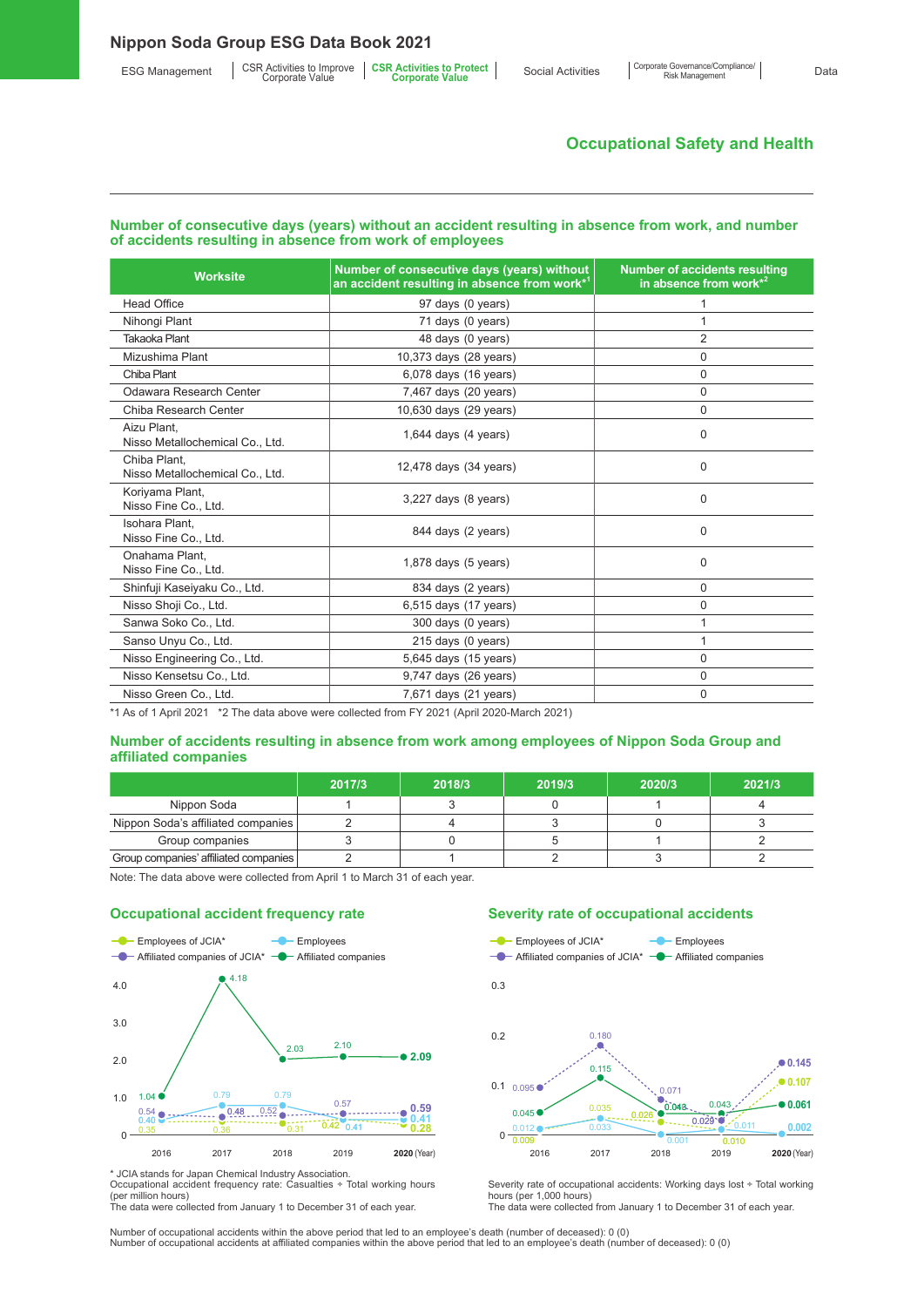#### **Nippon Soda Group ESG Data Book 2021**

ESG Management | CSR Activities to Improve | CSR Activities to Protect<br>Corporate Value **Corporate Corporate Value** 

# **Occupational Safety and Health**

# **Proactive Health Management for Workers**

#### **Health and productivity management**

In March 2021, Nippon Soda was recognized in the 2021 Certified Health & Productivity Management Organization Recognition Program (White 500) for the forth year in a row under the recognition program jointly undertaken by the Ministry of Economy, Trade and Industry and the Nippon Kenko Kaigi. This program recognizes large enterprises that promote outstanding health and productivity management. Recognition is based on an assessment of the company's effectiveness in addressing health-related issues in local communities or their health promotion activities as promoted by the Nippon Kenko Kaigi.

Recognizing the importance of health maintenance and improvement in business management, Nippon Soda, in cooperation with the Nisso Health Insurance Association and the labor union, promotes efforts geared toward supporting physical and mental health. We support employees and their families in their



health management and proactively promote health management so that we can provide better value to the public through business activities conducted by healthy and lively employees.

From FY 2021, the promotion of health management has been set forth in the Nippon Soda Group's CSR Activity Policy, as a management resource that increases corporate competitiveness and brings about the capacity for sustainable growth. We will continue to support the health maintenance of employees, which is essential to the safety of manufacturing sites and stable operations, through constant monitoring. We will also work to improve the rate of employees undergoing complete physical examinations, follow-up on those undergoing periodic medical examinations with a target of a 5% annual improvement, conduct stress checks and follow ups, and provide mental and physical health education.

▶ Health & Productivity Management Organization Recognition Program Certification System https://www.meti.go.jp/english/press/2021/0304\_003.html

### **About Health Management**

### **Health Management Promotion Declaration**

The Group considers "people" to be the most important corporate resource for enhancing corporate competitiveness and achieving sustainable growth.

It is fundamentally important to maintain health, both physically and mentally, to create a workplace where individual employees can work willingly and actively. In this context, we implement and promote health management as an important issue in business management.

To maintain and promote the good health of employees and their families, the Company, the Nisso Health Insurance Association, the labor union, and the employees' association will make concerted efforts to take various proactive measures.

In order to actualize our Health Management Promotion Declaration, under the supervision of the human resource director and safety and health director, we will promote cooperation between the head office and each worksite, and implement various measures.



To date, we have sought to prevent lifestyle-related diseases through the promotion of complete physical examinations, specific examinations, and specific health guidance. We have also worked to educate employees on the importance of influenza vaccinations and provide them with opportunities to receive them. More recently, we have offered employees education and guidance on ways to further enhance measures to prevent lifestyle-related diseases, and are carrying out more than the legally required number of health examination initiatives. For example, we are working to secure opportunities for employees to undergo health examinations, and ensuring thorough supervision of overtime work to ensure a proper work-life balance and maintain employees' health.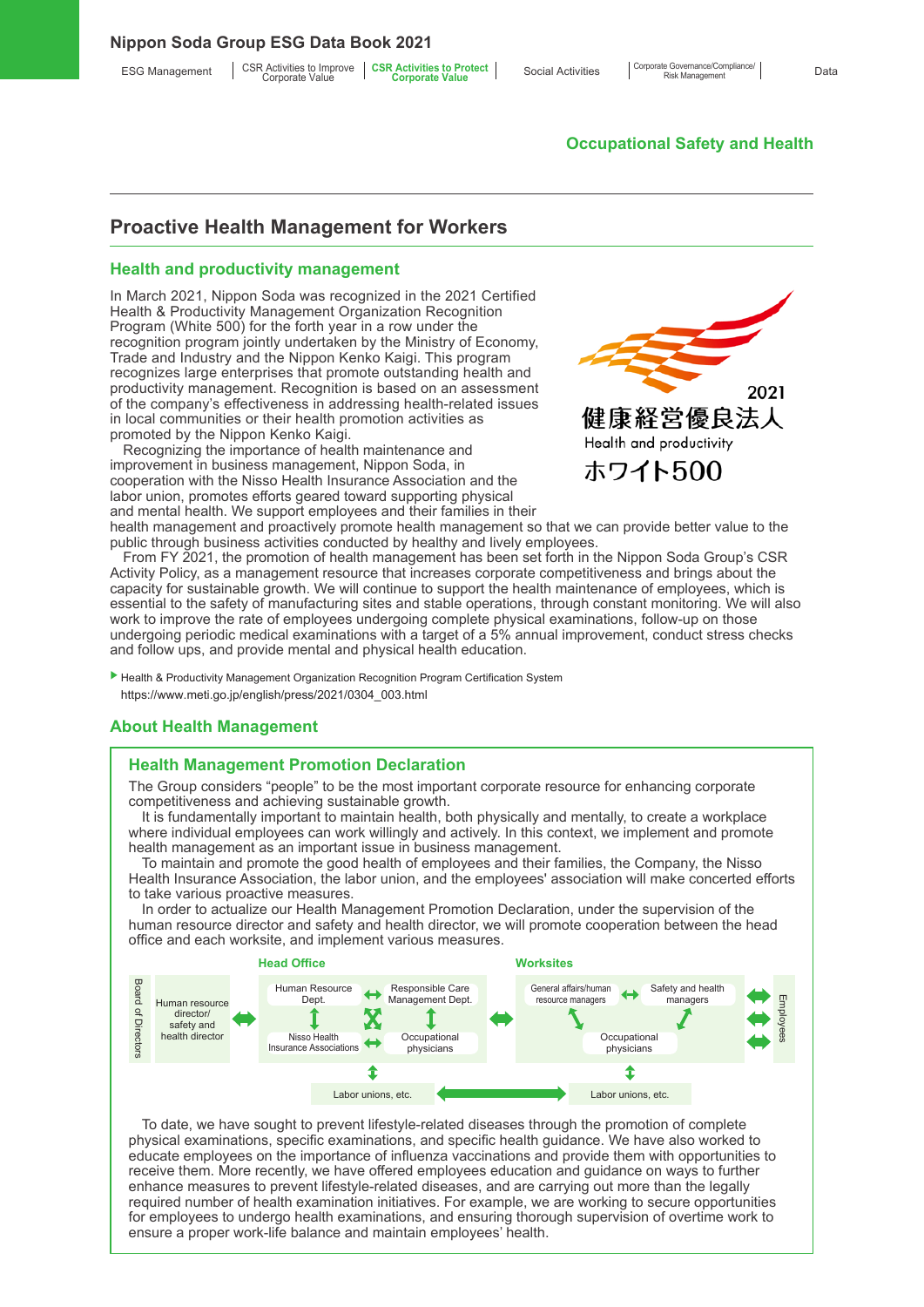**Nippon Soda Group ESG Data Book 2021**

# **Occupational Safety and Health**

Corporate Governance/Compliance/

#### **Mental health care**

Our mental healthcare program consists of ❶ Self-care, ❷ Care by administrators in the workplace, ❸ Care by occupational healthcare staff and other specialists at each workplace, and ❹ Care by external parties.

A stress check is conducted once a year to support ❶ self-care by employees and ❸ care by occupational healthcare staff and other specialists at each workplace. To improve care by administrators in the workplace  $\bullet$ , lectures on mental health given by external specialists are organized.

Consultations with qualified mental health specialists by phone or face-to-face are also available as part of efforts to provide care by external parties ❹. In addition, lectures on mental health are provided by an external organization to help employees manage their own mental health.

#### **Education and lectures on mental health care and other safety and health matters**



Experiential education relating to phosgene gas Traffic lecture (courtesy of Kojima Police odors (Takaoka Plant, June 11, 2020)



Station) (Mizushima Plant, June 16, 2020)



Mental health course (Chiba Plant, July 22, 2020)



Health lecture (Chiba Plant, October 26, 2020)



DVD-based mental health education (Takaoka Plant, November 26, 2020)



Experiential education relating to the dangers of chemical substances (Takaoka Plant, December 24, 2020)



Health course (Nihongi Plant, February 12, 2021)



Health lecture (Takaoka Plant, March 17, 2021)



Health lecture (Mizushima Plant, March 29, 2021)

**Number of incidents of personal injury or illness (per 100 persons) and total number of absentee days (per incident)**



Number of incidents of personal injury or illness = (Incidents ÷ number of people) x 100 Total number of absentee days = Days ÷ Incidents